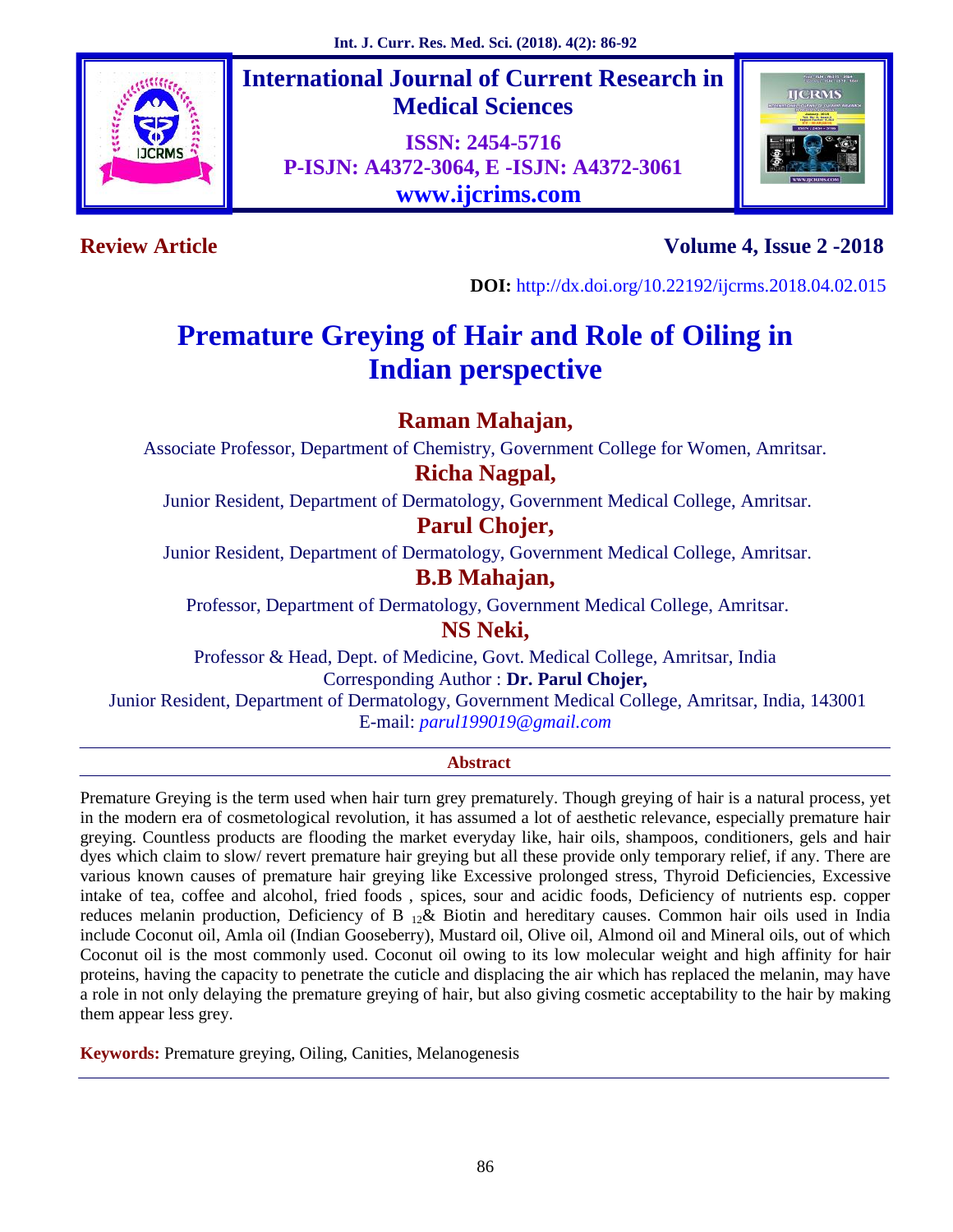*"It is not by the Grey of the hair that one knows the age of the heart*". *Edward G Bulwar*

Greying of hair is a physiologic process that occurs in both men and women. Though greying of hair is a natural process, yet in the modern era of cosmetological revolution, it has assumed a lot of aesthetic relevance, especially premature hair greying. Black, thick and shiny hair are not only sign of youthfulness and good health but are also cosmetically appealing.

## **Introduction**

Greying of hair is usually a manifestation of the ageing process. The average age of onset of hair greying is 34 to 44 years depending on race, with an estimated 50% of men and women being 50% grey by 50 years of age.<sup>[1]</sup> The beard and moustache areas commonly grey before the scalp or body hair. Greying over temporal region of scalp precedes crown, which is followed by occipital area.<sup>[1]</sup>

Hairs are said to grey prematurely only if greying occurs before the age of 20 years in Whites, 25 years in Asians and 30 years in Africans.<sup>[3]</sup>Caucasian people will begin to grey in their mid thirties, African-American people can retain their original hair colour until their midforties, Asian people begin greying in their late thirties, however as compared to South Indian population, North Indians begin to grey in their early thirties. Premature greying of hairs has significant effect on self esteem and social acceptance of the individual as it is viewed as a sign of old age and loss of health and vigor.

Hair oiling has been in practice since time immemorial. Various hair oils being used in India are mustard oil, mineral oil, olive oil, coconut oil, amla oil, almond oil; with mustard oil being predominantly used in north India and coconut oil in southern parts of country. The hair care and cosmetic industry has provided us with plethora of products to beautify, enhance, strengthen and 'nourish' our tresses. Most of the products work at the cuticle level of the exposed hair shaft. Countless products are flooding the market everyday like, hair oils, shampoos, conditioners,

gels and hair dyes which claim to slow/ revert premature hair greying but all these provide only temporary relief, if any.

#### **Etiopathogenesis**

### **Biology of hair pigmentation**

In humans, hair color is determined by melanin incorporation into the hair shaft, which is formed by melanocytes situated in the hair bulb epithelium around the upper half of the dermal papilla amongst cells destined to form hair cortex. Hair bulb melanocyes are more melanogenic than epidermal melanocytes. The human hair follicles contain two types of melanins: the black-brown pigment eumelanins mainly present in black and brown hair and the yellow or red pheomelanins in auburn and blonde hair. $^{[3]}$ Density of melanocytes is much greater than in the epidermis (approximately one melanocytes to four basal keratinocytes in the upper hair bulb compared with ratio of 1:36 in the basal layer of epidermis).(Figure 1) Hair follicle melanogenesis is under cyclical control and tightly coupled to the hair growth cycle in contrast to epidermal melanogenesis that is continuous.

Melanocytic activity is closely associated with hair cycle. Melanocyte stem cells are activated and their offsprings migrate into developing hair bulb in early anagen phase. The close anatomical functional association of hair bulb melanocytes with cells to which pigment is donated, cells destined to form the hair cortex, suggests that interaction between these two types of cells has a key role in regulation of pigmentary activity.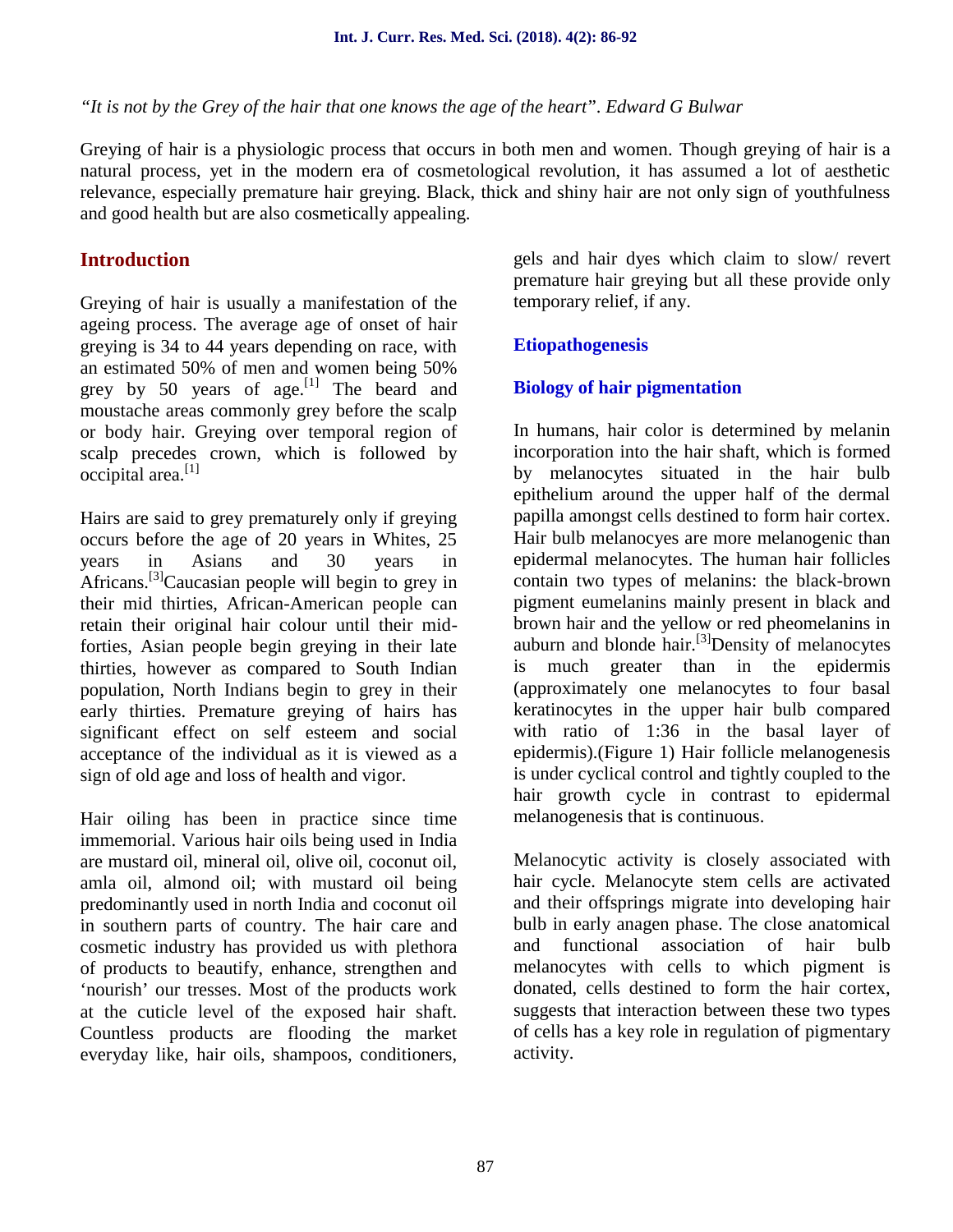Hair growth has three periods: hair shaft production (anagen), brief apoptosis drive regression phase when the lower two-thirds of hair follicle are resorbed (catagen), and a relatively quiescent period (telogen). Melanocytes in the hair bulb retract their melanocytes and shut down melanogenesis towards the end of anagen. Simultaneously there is a decline in the activity of three main melanogenic enzymes: tyrosinase, gp75, and dopachrome tautomerase.[3] This occurs a few days before the cessation of keratinocyte proliferation resulting in the pigment-free proximal ends of shed telogen hair. During catagen, hair apoptosis occurs and a quiescent hair follicle much smaller in size is left in telogen. Melanogenic activity restarts during early anagen with the reconstruction of the follicular melanin unit. Tyrosinase activity becomes apparentduring anagen III, pigment transfer from hair bulb melanocytes to cortical keratinocytes is initiatedduring anagen IV and active melanogenesis continues throughout anagen V and VI, ceasing with the onset of catagen.  $[3,6]$ Anagen usually persists for 3-5 years,and these follicles extrude the hair fiber at a rate of approximately 1 cm per month.<sup>[7]</sup> Melanocytes are present in two compartments of the hair follicle: in the anagen hair bulb, where they transfer pigment to cells that will form the hair cortex, and in the outer root sheath (ORS).

Before understanding the greying on hair, studying its etiopathogenesis is very important Greying of hair

Mechanism of greying has not been determined with certainty. Grey or white hair — sometimes colloquially called "salt and pepper" hair is due to a lack of pigmentation and melanin which is most likely due to exhaustion of melanocyte stem cell reservoir. An alternate explanation is that the melanocytes are depleted as a result of the accumulation of hydrogen peroxide in the hair follicle.The clear hairs appear as grey or white because of the light reflected from the hollow shaft filled with air, which has replaced the melanin.

Premature greying or canities may reflect a genetically regulated early exhaustion of the melanocyte reservoir's seeding potential or some defect in cell activation/ migration compounded by environmental factors, inflammation, or psychological stress. Nishimura *et al.* suggested that loss of melanocyte stem cells can be observed and temporarily precedes the loss of differentiated melanocytes in the hair matrix. This incomplete maintenance of melanocyte stem cells appears to cause physiologic hair greying through loss of differentiated progeny with aging.<sup>[10]</sup> The progression of greying is compounded by the fact that with advancing age more hair follicles remain for longer duration in the resting phase  $(telogen)$ .  $[3]$ 

Premature canities may appear alone without any underlying pathology as an autosomal dominant condition occurring before 20 years of age. It may also occur in association with certain organ specific autoimmune disorders like pernicious anemia, hyper- or hypothyroidism, and as part of various premature aging syndromes (e.g. progeria and pangeria) and atopic diathesis.<sup>[13,14]</sup> Reversible hypopigmentation of hair has also been noted in association with nutritional deficiencies like chronic protein loss (due to kwashiorkor, nephrosis, celiac disease, and other causes of malabsorption), severe iron deficiency and copper deficiency.  $[13]$  Serum copper was significantly lower in 66 patients with premature canities, as compared to normal controls (66) in one study. Binding of copper ions to the enzyme tyrosinase, which is essential for enzyme activity and thus the process of melanogenesis, may possibly be affected in patients with premature canities and low serum copper levels.<sup>[16]</sup> Other causes implicated include stress, and administration of certain drugs including chloroquine, mephenesin, phenylthiourea, triparanol, fluorobutyrophenone, dixyrazine, the epidermal growth factor receptor inhibitor imatinib and interferon - alpha, and use of certain chemicals (medicated oils) and topically applied agents like dithranol, chrysarobin, resorcin, prostaglandin F2 alpha (PGF2 alpha) analogs.<sup>[13,17,18]</sup>Excessive prolonged stress: "genotoxic stress" damages melanin producing stem cells. Premature Greying has also been reported in patients with HIV infection, cystic fibrosis, and Hodgkin's lymphoma.[17,19,20]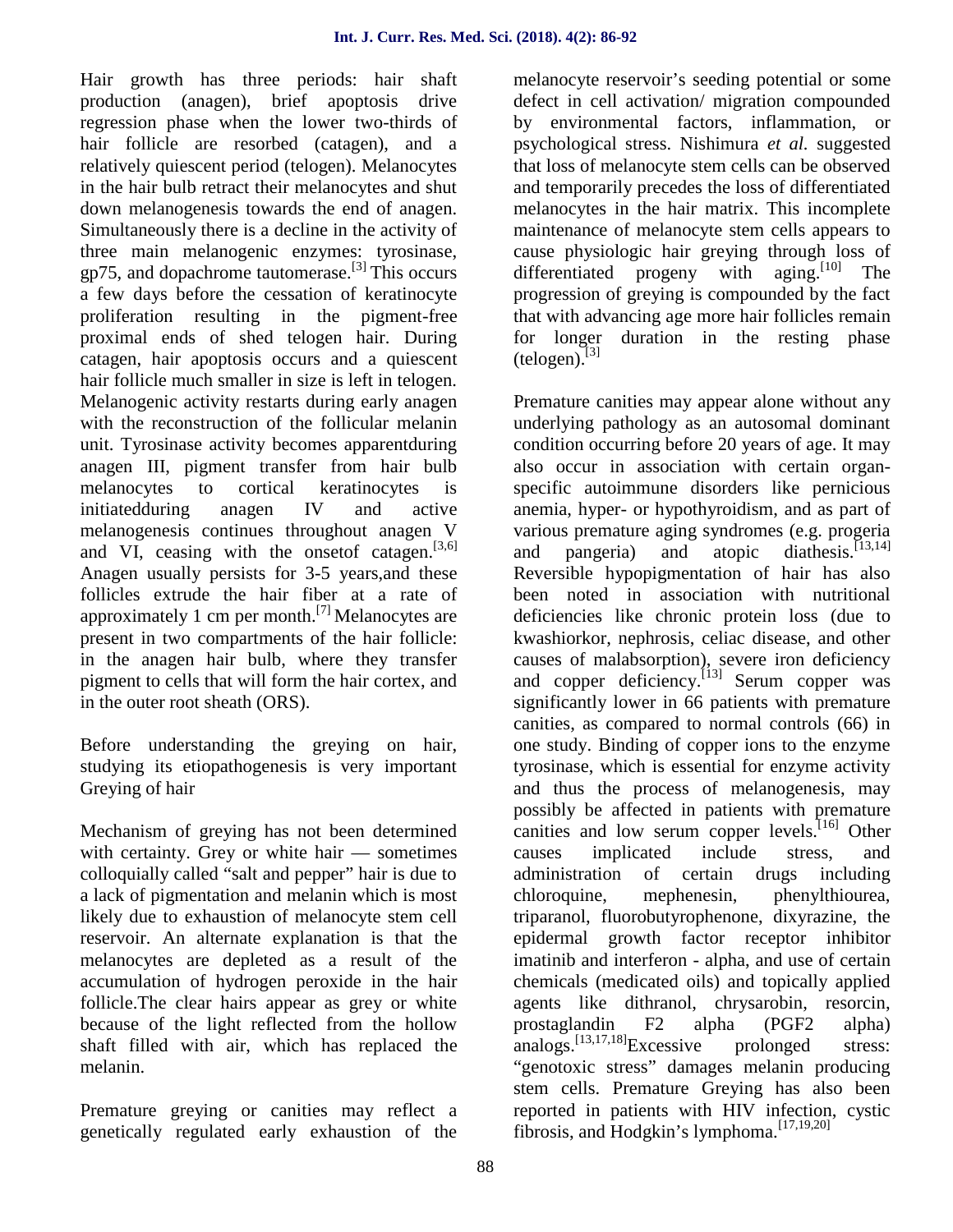Smoking was reported to be significantly correlated with hair Greying, and impairment of stem cell regenerative capacity with substance abuse was postulated to lead to Greying in a single case report.<sup>[21,22]</sup>

Hair lightening can be divided into roughly seven stages from the darkest to the lightest/whitest.

A natural black hair will go from:

Black  $\rightarrow$  Brown $\rightarrow$  Red $\rightarrow$  Red-gold $\rightarrow$  Gold  $\rightarrow$ Yellow  $\rightarrow$  Pale Yellow  $\rightarrow$  Silvery White.



Figure1 showing location of melanocytes in hair follicle.

IFD-Mc- Infundibular melanocytes Epi-Mc- Epidermal melanocytes SG-Mc- Sebaceous gland melanocytes ORS-Mc- Outer root sheath melanocytes Mel-BMc- Melanogenic bulbar melanocytes Amel-BMc- Amelanotic bulbar melanocytes

#### **Clinical features**

The onset and progression of greying correlate very closely with chronological aging and at least a few Grey hair are found in all individuals regardless of gender or race by 60 years of age.<sup>[23]</sup> In contrast to aging of our skin, premature greying may not be hastened by cumulative photodamage.[8] In men, greying usually begins at the temples and in the sideburns. Later it spreads to the vertex and the remainder of the scalp, affecting the occiput last.Women usually start greying around the perimeter of the hairline. The rate at which an individual turns Grey depends on genetics. Beard and body hair are affected later. Chest, pubic, and axillary hair may remain pigmented even in old age.[24] Jo *et al.* Reported temporal and occipital areas to be more commonly involved in men than in women, with greying usually starting in the temporal area in men but in the frontal area in women. Initially involved scalp regions were also different depending on age of onset; that is, parietal or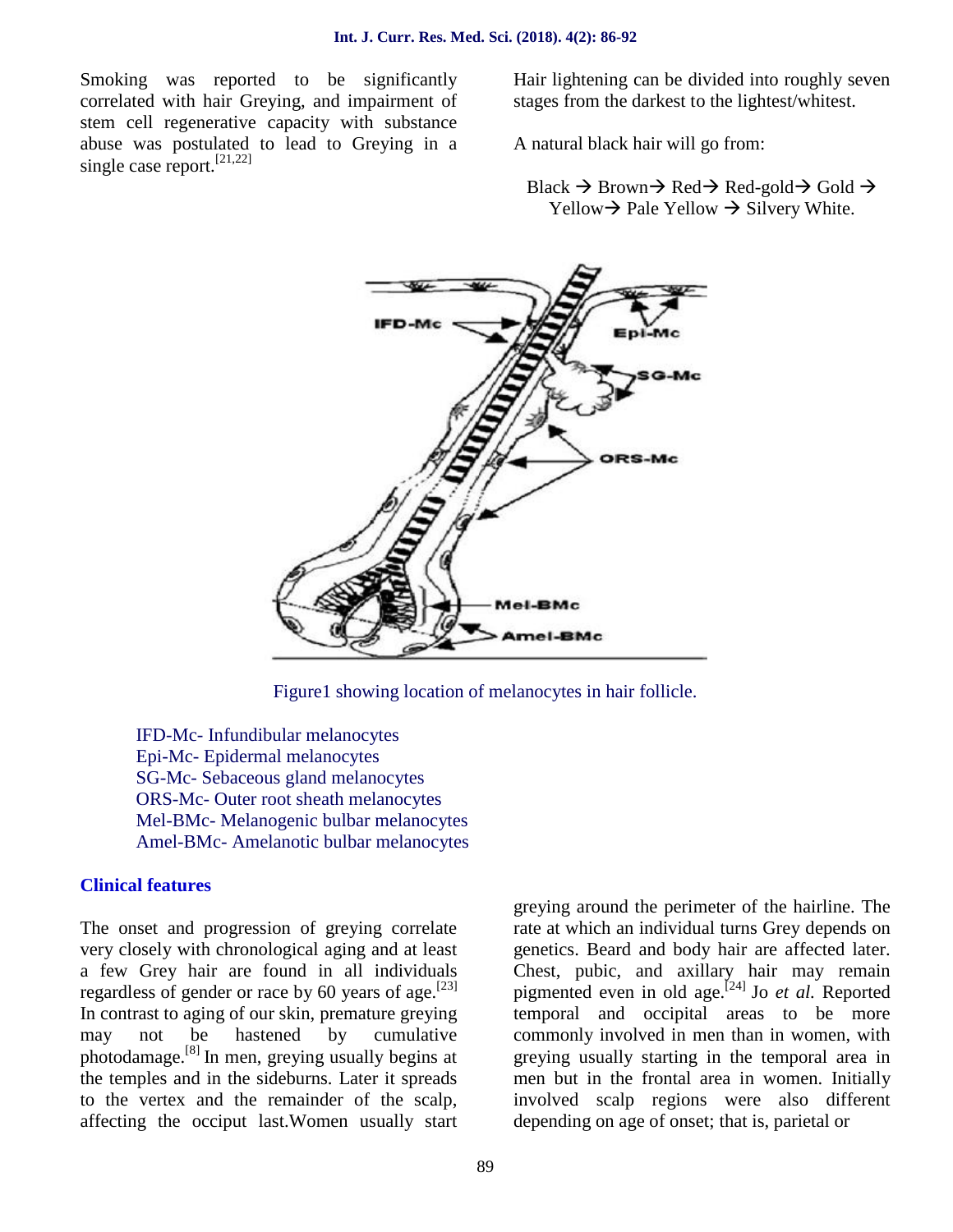occipital area was more involved at onset in early onset group, whereas frontal area was more involved initially in late-onset group. Early onset did not mean faster progress. Rather, the extent of greyness sharply increased after the fifth decade regardless of age at onset.[21]

Greying of hair is usually progressive and permanent, but there are occasional reports of spontaneous repigmentation of Grey hair, and partial, spontaneous reversal of canities may occur during the early stages of canities, whereby melanogenesis in de-activated bulbar melanocytes is re-started during anagen of the same hair growth cycle.[3] Finlay *et al.* reported that the perception of hair color is affected by the physical characteristics of the hair shaft and may bear little relationship to the true chromacities of the shaft.<sup>[25]</sup> It has been suggested that increased reflection of light may occur on cell interfaces and islets of interfibrillary matrix.<sup>[13]</sup> The white color of canities is an optical effect, that is, the reflection/ refraction of incident light masks the intrinsic pale yellow color of hair keratin. $^{[3]}$  True Grey hair are not common till old age and need to be differentiated from white hair.<sup>[26]</sup> White hair have no melanocytes or pigmentation, while Grey hair has some persisting color with aberrantly distributed melanosomes. White hair usually affects only the scalp and about 5% of individuals will have whitening of hair by the fourth decade of life.<sup>[23]</sup> Grey hair is believed to be coarser, stiffer, and less manageable than pigmented hair.[27,29] Gao *et al .*reported that Grey hair undergoes more severe UV damage and needs more UV protection thandark brown hair.<sup>[28]</sup>Grey hair often fails to hold atemporary or permanent set, and is more resistant to incorporating artificial color possibly due to changes inthe underlying substructure of the hair fiber. Melanin transfer possibly decreases keratinocyte turnover and increases keratinocyte terminal differentiation.

#### **Oiling- Indian perspective**

Common hair oils used in India include Coconut oil, Amla oil (Indian Gooseberry), Mustard oil, Olive oil, Almond oil and Mineral oils.

Mustard oil has Monounsaturated Fatty acids (60%- Oleic acid),rich in Omega 3 and 6 fatty acids. It has Antifungal and Antibacterial

Properties due to the presence of Allyl Isothiocyanate. Mustard oil usage practices are quite popular in North India. However the same compound from the past two decades has led to irritation and photosensitization.

Sunflower oil, due to its bulky structure owing to the presence of double bonds, does not penetrate the fiber.

Cinnamic oil obtained from bark of Cinnamin herb has antibacterial, antifungal and healing properties. However, just like mustard oil it can also cause Irritant and Allergic Contact dermatitis due to presence of Cinnamaldehyde.

Mineral oil, being a hydrocarbon, has no affinity for proteins and therefore is not able to penetrate.

Coconut oil is rich in saturated fatty acids (70%) and Vitamin E. Coconut oil, being a triglyceride of lauric acid (principal fatty acid), has a high affinity for hair proteins and because of its low molecular weight and straight linear chain, is able to penetrate inside the hair shaft. Due to high affinity for hair proteins,only coconut oil reduces protein loss remarkably from both undamaged and damaged hair.Coconut oil prevents swelling of hair. Since the process of swelling and shrinking of hair is an important cause of hair damage by hygral fatigue, coconut oil may protect hair from damage as well.<sup>[30]</sup>

Coconut oil massage also improves the blood circulation of the scalp that gradually restores hair color & prevents further greying of hair, thus, delays the greying process and strengthens the hair and promotes growth. Additionally it has soothing and cooling properties. At present, despite all the available hairproducts claiming to prevent premature hair greying, they have no permanent role to play. Only coconut oil, which is a saturated oil, applied topically, has the ability to penetrate the hair cuticle and preventing the loss of protein may have a role in delaying the premature greying and causing the hair to appear less grey as it displaces the air entrapped within the shaft, which is the main culprit in giving the hair its grey color**.**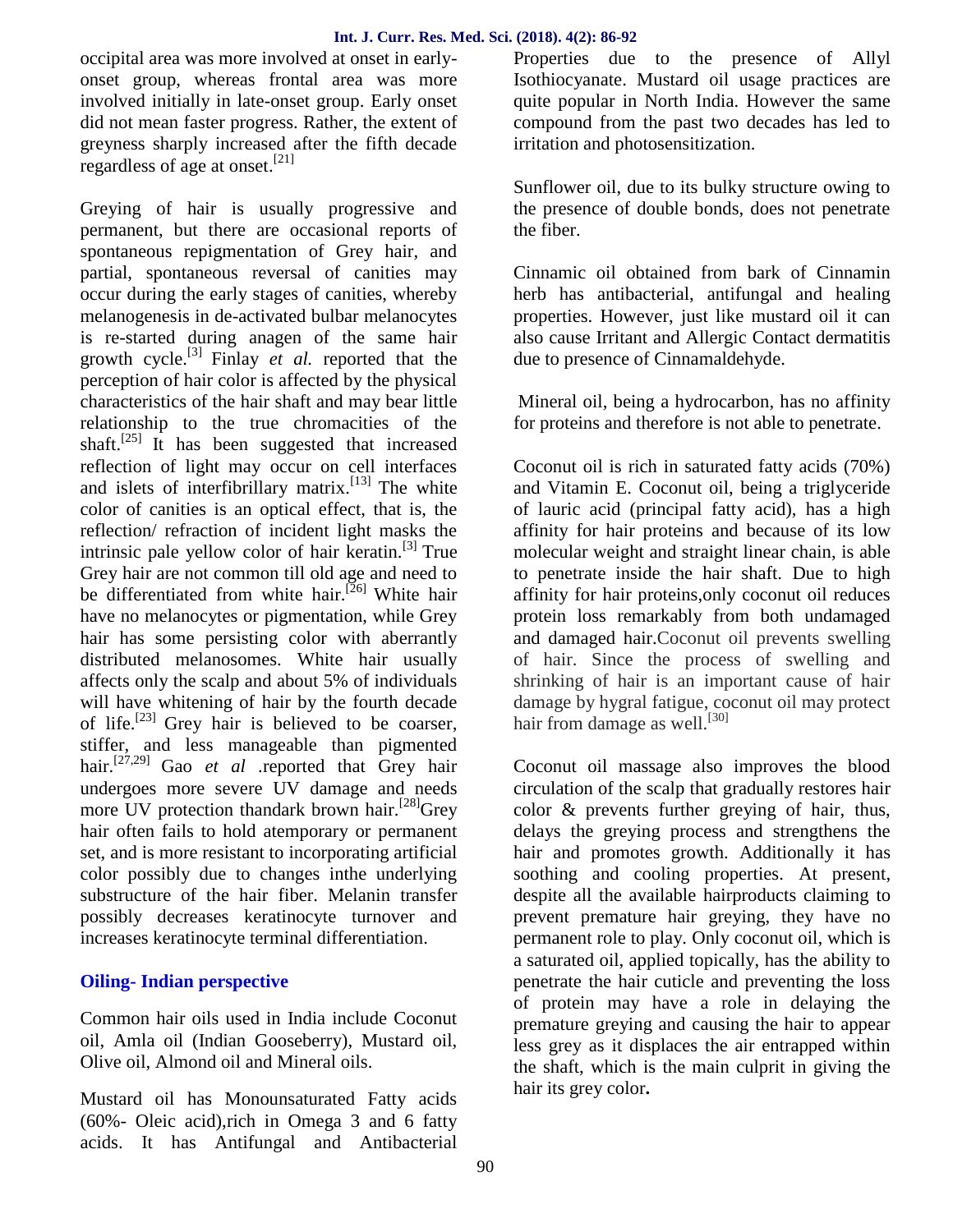The hair cosmetic industry has undergone a revolutionary change over the last two decades.

The focus has dramatically veered from merely cleaning to repair, increasing the tensile strength, reducing oxidative damage, and stimulating growth. Various products are available in the market for reversing and treating the greying of hair.

Indian perspective on oiling reveals that despite of using mustard oils, no significant effects on Greying of hair is seen in North Indians. South Indians grey later and have better hair quality than their counterparts in North India where Greying begins in their early thirties where mustard oil application is prevalent. So, once mistakenly thought to be bad because of its high saturated fat content, coconut oil owing to its low molecular weight and high affinity for hair proteins, having the capacity to penetrate the cuticle and displacing the air which has replaced the melanin, may have a role in not only delaying the premature greying of hair, but also giving cosmetic acceptability to the hair by making them appear less grey. The differences have widely been ascribed to the widespread use of coconut oil, both in cooking and topically for hair and skin.

## **Source of funding:** Nil

**Conflict of interest:** None declared

## **References**

- 1. Keogh EV, Walsh RJ. Rate of greying of human hair. Nature. 1965;207:877-878.
- 2. Wood JM, Jimbow K, Boissy RE, Slominski A, Plonka PM, Slawinski J, *et al.* What's the use of generating melanin? Exp Dermatol 1999;8:153-64.
- 3. Tobin DJ, Paus R. Greying: Gerontobiology of the hair follicle pigmentary unit. Exp Gerontol 2001;36:29-54.
- 4. Tobin DJ, Bystryn JC. Different populations of melanocytes are present in hair follicles and epidermis. Pigment Cell Res 1996;9:304-10.
- DOPA-negative melanocytes in the outer root sheath of human hair follicles express premelanosomal antigens but not a melanosomal antigen or the melanosome associated glycoproteins tyrosinase, TRP-1, and TRP-2. J Invest Dermatol 1996;106:28- 35.
- 6. Shaffrali FC, McDonagh AJ, Messenger AG. Hair darkening in porphyria cutanea tarda. Br J Dermatol 2002;146:325-9.
- 7. Stenn KS, Paus R. Controls of hair follicle cycling. Physiol Rev 2001;81:449-94.
- 8. Tobin DJ. Aging of the hair follicle pigmentation system. Int J Trichology. 2009;1:83-93.
- 9. Sunderland E. Hair-colour variation in the United Kingdom. Ann Hum Genet 1956;20:312-33.
- 10. Nishimura EK, Granter SR, Fisher DE. Mechanisms of hair Greying: Incomplete melanocyte stem cell maintenance in the niche. Science 2005;307:720-4.
- 11. Peters EM, Imfeld D, Gräub R. Greying of the human hair follicle. J Cosmet Sci 2011;62:121-5.
- 12. Arck PC, Overall R, Spatz K, Liezman C, Handjiski B, Klapp BF, *et al.* Towards a "free radical theory of Greying": Melanocyte apoptosis in the aging human hair follicle is an indicator of oxidative stress induced tissue damage. FASEB J 2006;20:1567-9.
- 13. Dawber RP, Gummer CL. The colour of the hair. In: Dawber R editor. Diseases of the hair and scalp. 3rd ed. Oxford: Blackwell Science; 1997.p. 397-416.
- 14. Lorincz AL. Disturbances of Melanin Pigmentation. In: Moschella SL, Hurley HJ editors. Dermatology Moschella and Hurley, 2nd ed. Philadelphia: WS Saunders; 1985.p. 1290-317.
- 15. Dawber RP. Integumentary associations of pernicious anaemia. Br J Dermatol 1970;82:221-3.
- 16. Fatemi Naieni F, Ebrahimi B, Vakilian HR, Shahmoradi Z. Serum iron, zinc, and copper concentration in premature Greying of hair. Biol Trace Elem Res 2012;146:30-4.